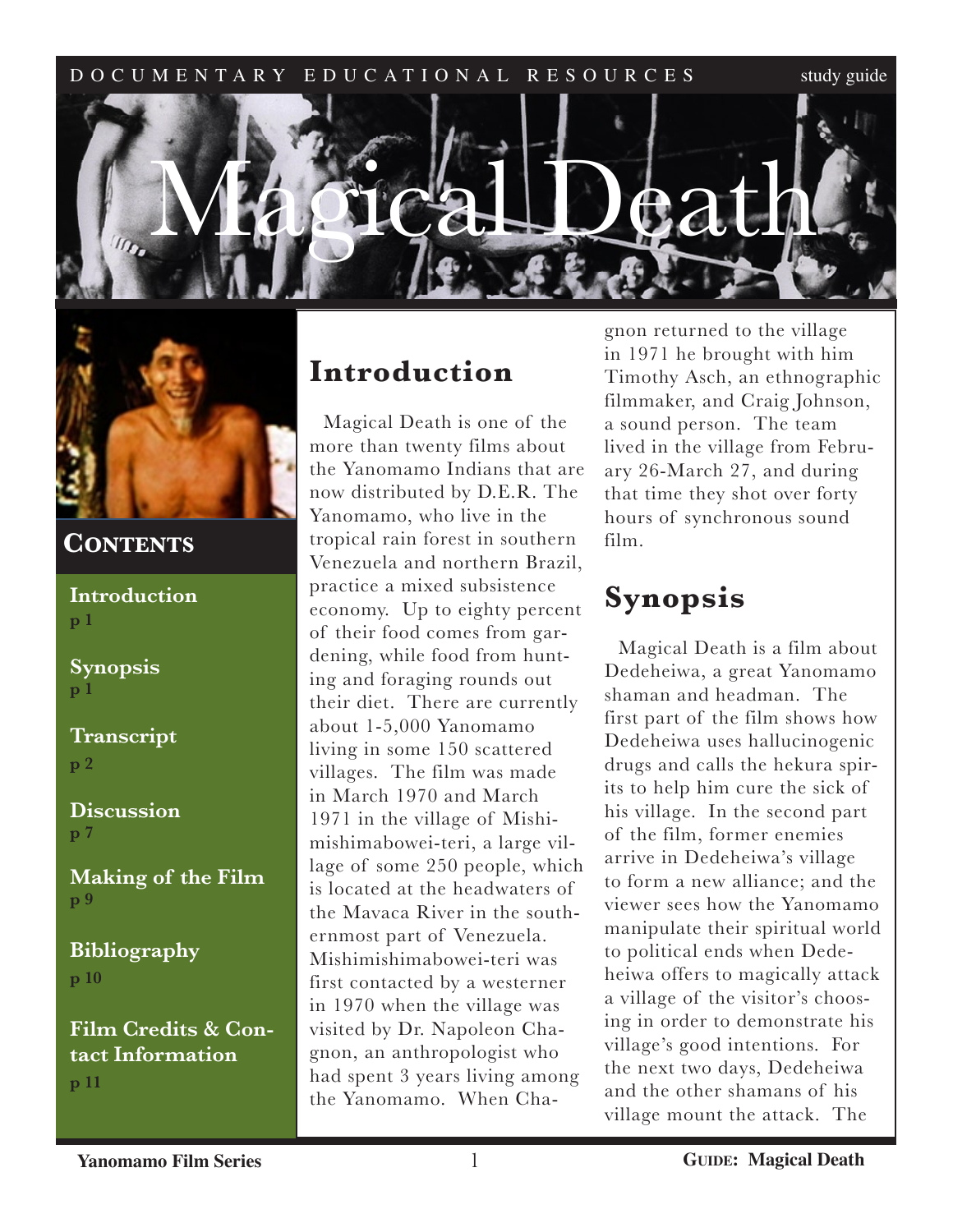viewer sees how the drugs are prepared, how the hekura are called, and how the attack is dramatically carried out to a successful conclusion.

# **Transcript**

The following is the complete narration and description of the action in the film. The numbers indicated in the form x:y are footage counts; they refer to the number of feet and frames elapsed from the "2" on the academy leader of the film. The film lasts approximately 29 minutes.

56:10 Opening shot of Dedeheiwa receiving a hit of drugs. Moawa, his son-in-law, looks on from his hammock.

67:00 "This is a film about a great shaman, Dedeheiwa, and how he manipulates the hekura spirits for both good and evil. He is

both a shaman and one of the several headmen of his village Mishi-



mishimabowei-teri. He takes hallucinogenic snuff powder to become intoxicated before he calls to his hekura spirits. The hekura spirits come to him down their invisible trails in the sky, reeling and dancing. The male hekura wear fiery halos and the females have brilliant wands protruding from their vaginas."

104:19 Dedeheiwa begins curing his grandson -- Moawa's son.

137:00 "Dedeheiwa told me that the flight of the hekura from their mountain homes is like myriad glowing butterflies dancing in the

"The hekura spirits come to him down their invisible trails in the sky, reeling and dancing."

sky."

137:30 Dedeheiwa pacing and chanting to the hekura spirits, so that they will come to him.

148:30 "For Dedeheiwa, life is

a never-ending drama involving the hekura spirits. When there is sickness in his village Dedeheiwa is called upon at any hour of the day or night to drive away the evil hekura

and restore his people to health. He cures people by a combination of sucking, massaging, chanting magical songs, and striking the evil spirits with violent magical blows from various weapons. When he chants his magical songs, the fragrant hekura come first and scent his body with attractive odors. Other hekura then follow, each prancing wildly and rhythmically down his own trail until he reaches Dedeheiwa's feet. The hekura enter his body here, ascend his legs..."

186:10 Shot of Dedeheiwa sucking an evil hekura out of a sick woman "...and traverse the inner jungles, mountains, and trails of his body until they come to rest in the great house he has in his chest. There they prepare and drink their intoxicating magical beverage and are subject to his call to cure or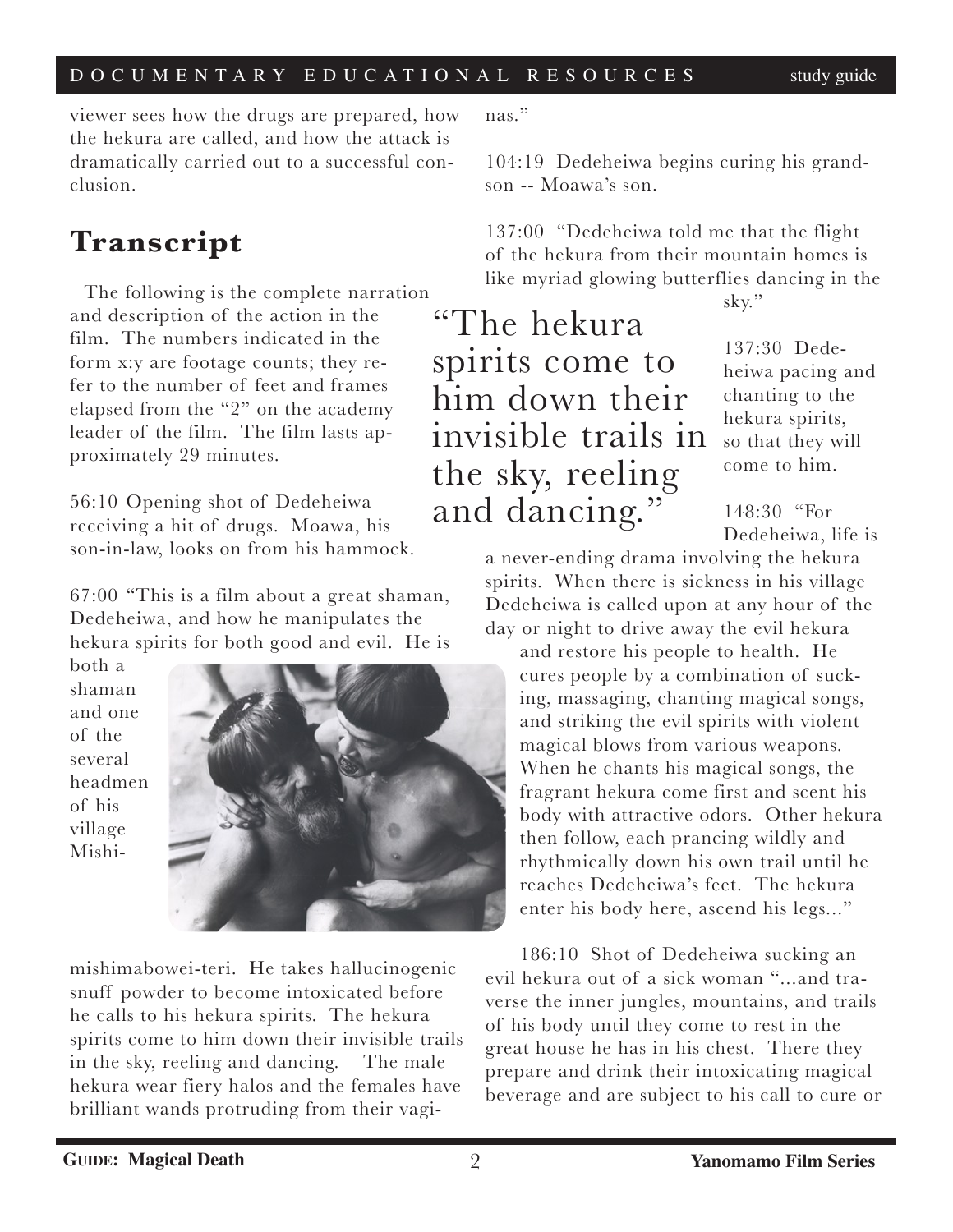to kill."

193:10 Dedeheiwa holding a sick child in his lap and chanting a magical song.

201:30 "During times of sickness, Dedeheiwa is haggard and weary for he often chants

and prances wildly about for many hours each day and worries about his people and about his power to cure them."



204:05 Dedeheiwa draws the evil hekura

out of the child, holds it in his hand and violently hurls it to the ground .

217:15 Shot of a group of mothers and children about to be cured by Dedeheiwa. Most of them are his children and grandchildren.

239:30 "Dedeheiwa has sixteen children. Much of his time is spent curing them or members of their families."

250:00 Dedeheiwa begins drawing an evil hekura spirit out of a woman's body. He takes the spirit,

hurls it to the ground, and then uses a log and machete to help destroy it.

287:00 When Dedeheiwa, is not curing he concentrates on sending his own hekura to cause sickness and magical death among his enemies. Dedeheiwa knows the hekura well,

for he has chanted for many years and as a young man watched and listened to older shamans. He has acquired the many secrets of the hekura that only time and experience can bring. Some of the hekura have gotten to know Dedeheiwa well also and they live permanently in his chest. So accomplished

> is Dedeheiwa that he is one of a few Yanomamo shamen whose name and reputation is known in distant villages."

327:00 "In 1970 important visitors from Bisaasi-teri who live two weeks by trail to the north arrived at Dedeheiwa's village."

341:20 Close-up of Kaobawa, headman of Bisaasi-teri

"This was the first peaceful meeting of the two groups in twenty years. Their war began when the Bisaasi-teri killed a visitor from Dedeheiwa's village. Mutual treachery

"Some of the hekura have gotten to know Dedeheiwa well also and they live permanently in his chest..."

and incessant raiding followed. Many people died. Kaobawa, headman of the Bisaasiteri, his face painted dramatically, discusses these past grievances with the

more important men in Dedeheiwa's group.

#### 363:20 Close-up of Moawa.

"He invites them to a feast in his village and they accept. Then Kaobawa and the visitors left. One of them, Rerebawa, remained with me in Dedeheiwa's village for several weeks.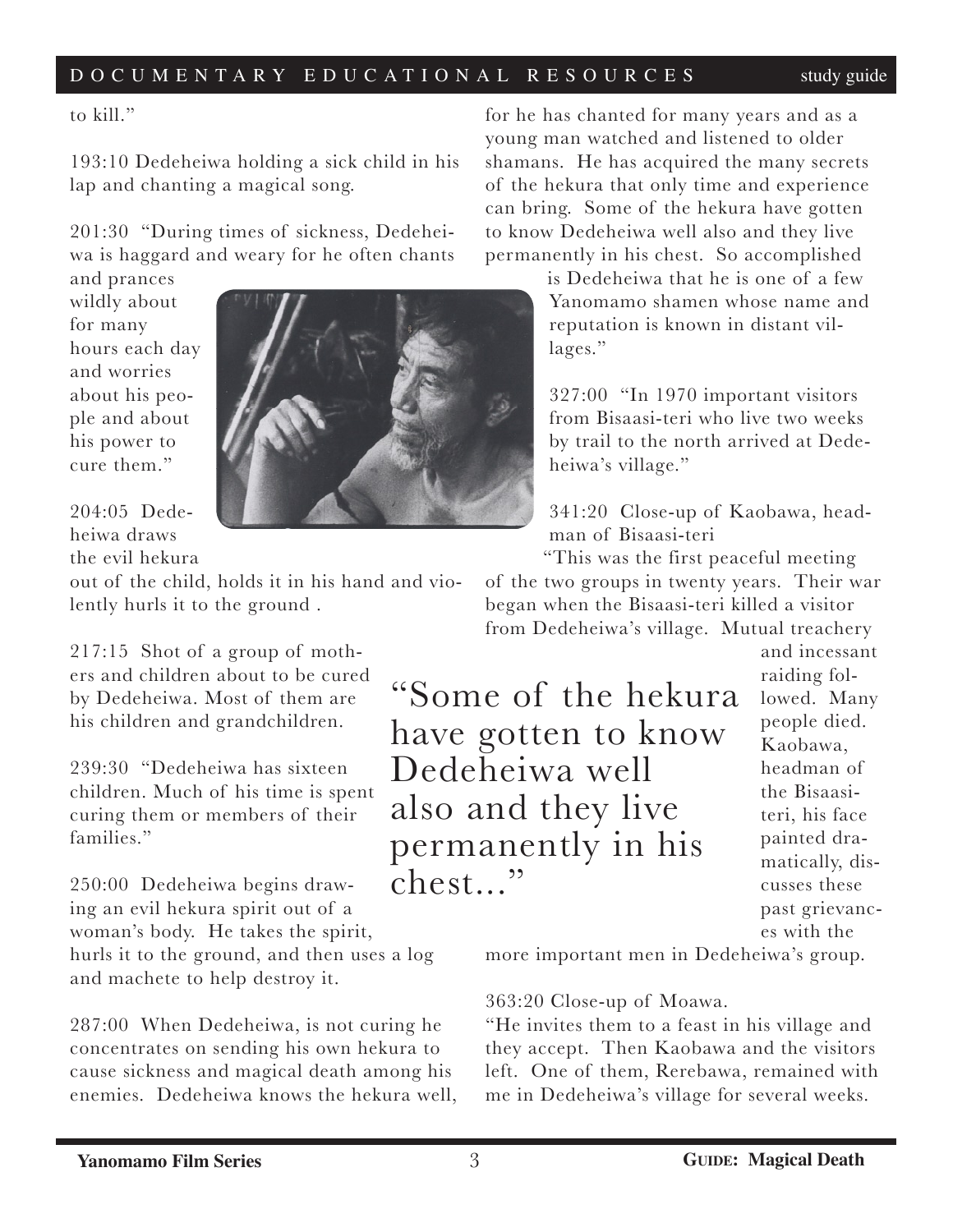Dedeheiwa offered to kill by sorcery any enemy that Rerebawa chose to specify. Rerebawa asked him to send hekura to destroy the souls of children in the distant village of Mahikototeri, for raiders from this group recently killed one of his kinsmen. For two days an intricate drama unfolded as Dedeheiwa and his co-villagers executed this request."

389:30 Shot of several men gathering and preparing drugs.

395:00 "Some of the men prepared hallucinogenic snuff powder from the seeds of

a wild tree, while others used the leaves of a special plant they cultivate in their gardens. These drugs are essential in Yanomano shamanism, for they alone permit the shaman to see and manipulate the hekura spirits."

400:20 Man rubbing ebene mixed with saliva between his hands.

"There is a symbiosis between man and spirit. For man cannot destroy the souls of his enemies without the aid of the hekura. But the hekura cannot devour the souls without the direction of men."

faces, chests and abdominal regions. Properly decorated and under the influence of drugs the shaman can see their hekura and lure them to their bodies with magical songs. There is a symbiosis between man and spirit. For man cannot destroy the souls of his enemies without the aid of the hekura. But the hekura cannot devour the souls without the direction of men."

428:00 Close-up of man chewing tobacco and being decorated.

4486-25 Man using a feather to scrape to-

gether the hallucinogenic powder.

454:00 "When the drug was prepared they scraped the drug up with a feather and stored it in a leaf until they were ready to attack the souls."

462:15 Man putting the drug into the end of the bamboo blow-tube

used to administer the drug.

467:00 The man now administers the drug to Dedeheiwa, who is wearing red feathers on his upper arms.

488:00 "Dedeheiwa assembled all of the shamen in the back of one of the houses in the ashes of a cold hearth. They took numerous blasts of ebene powder, sang to their hekura, and gradually transformed from mortal men into spirits. The faces, gestures, and sounds were the expressions of the heku-

403:00 Close-up of the same

411:30 A woman takes a wad of tobacco out of the lower lip of the man preparing drugs.

413:24 Shot of a woman decorating a shaman.

419:00 "The hekura, being beautiful, are likewise attracted to beauty. Many shamen paint their bodies elaborately, especially their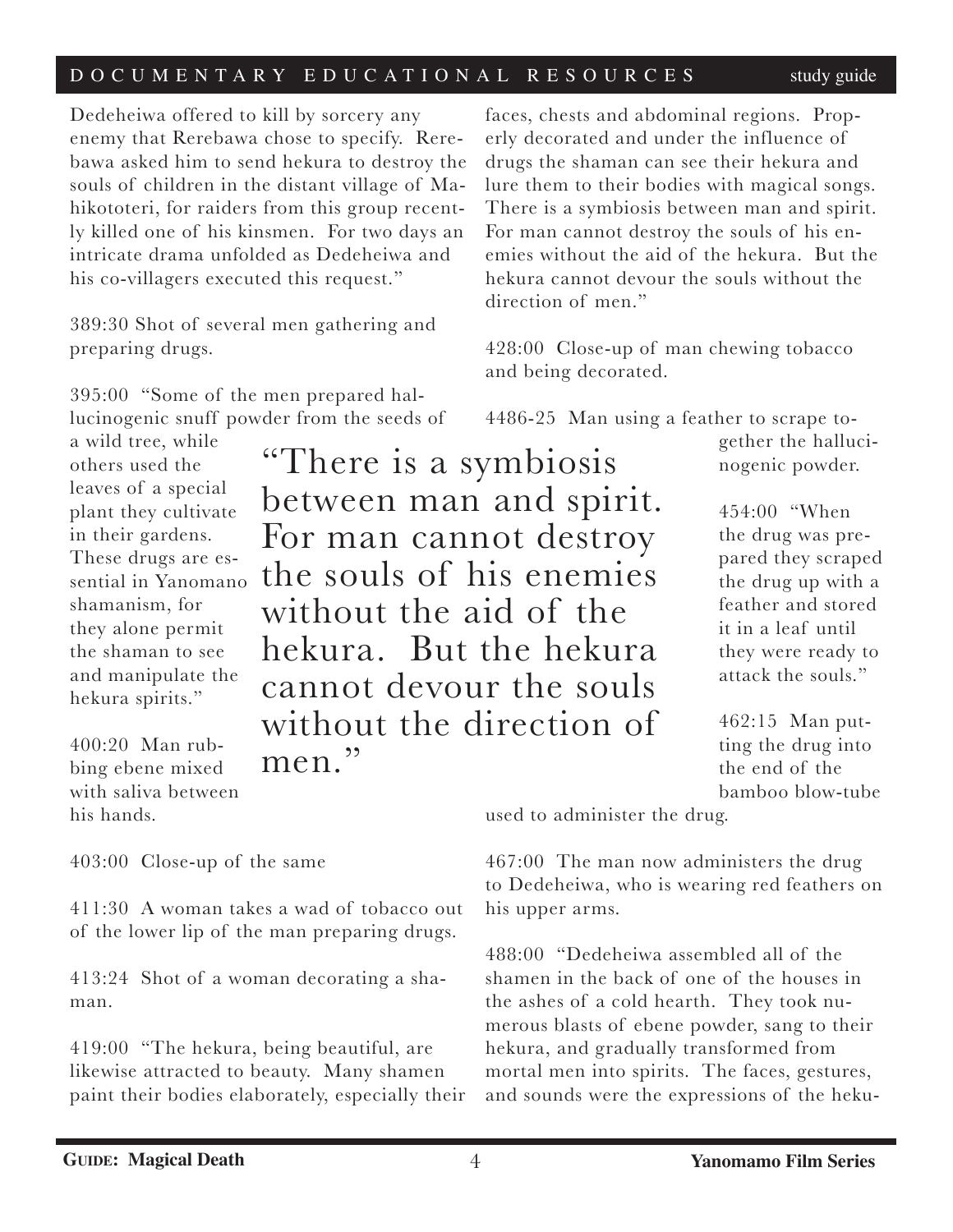### ra, not of men.'"

511:30 "As Dedeheiwa became intoxicated his vision and spiritual perception became clear. He could see the souls of the children in the ashes and the hekura dancing down their trails from the mountains to the village. He called Haduishimiwa, a hot and meathungry hekura, to help him destroy the souls of the babies with fire."

526:27 The shamen form a circle.

537:00 "He made several of the men enter the circle as makebelieve Mahikoto-teri



victims. As they squatted in the ashes surrounded by the others they became the Mahikoto-teri children. Thus they were alternately themselves, their hekura, and their victims."

554:00 Shot of Kaobawa sitting alone.

555:30 "Kaobawa, squatting by the house, mounted his attack by himself, sending hekura to Mahikoto-teri."

561:25 Dedeheiwa and the others squatting over the ashes.

563:30 "Dedeheiwa then instructed his comrades to bend over the ashes and devour the

souls. They were no longer men but hekura, and they had traveled through the sky to the village of Mahikoto-teri."

581:23 Dedeheiwa and Yoinakuwa lying on their backs in the ashes.

581:25 "Dedeheiwa and Yoinakuwa assumed the forms of dying children and writhe in agony in the ashes, visible proof to Rerebawa

> that his enemies are mortally stricken."

591:00 "Dedeheiwa and Yoinakuwa change back to their hekura forms and imitate Ferifeririwa, a hot spirit who lives in Yoinakuwa's chest. They see the trail that the hekura have taken as they carry off Moamo



souls. They are barely able to contain the terrible power of death that fills their bodies, and they convulsively make gestures peculiar to the hekura. They face each other and solemnly continue to devour the souls.  $cc$ 

641:15 Dedeheiwa squatting in front of the house.

643:20 "Another proof that he has killed enemy children comes when Dedeheiwa dramatically removes one of the several pieces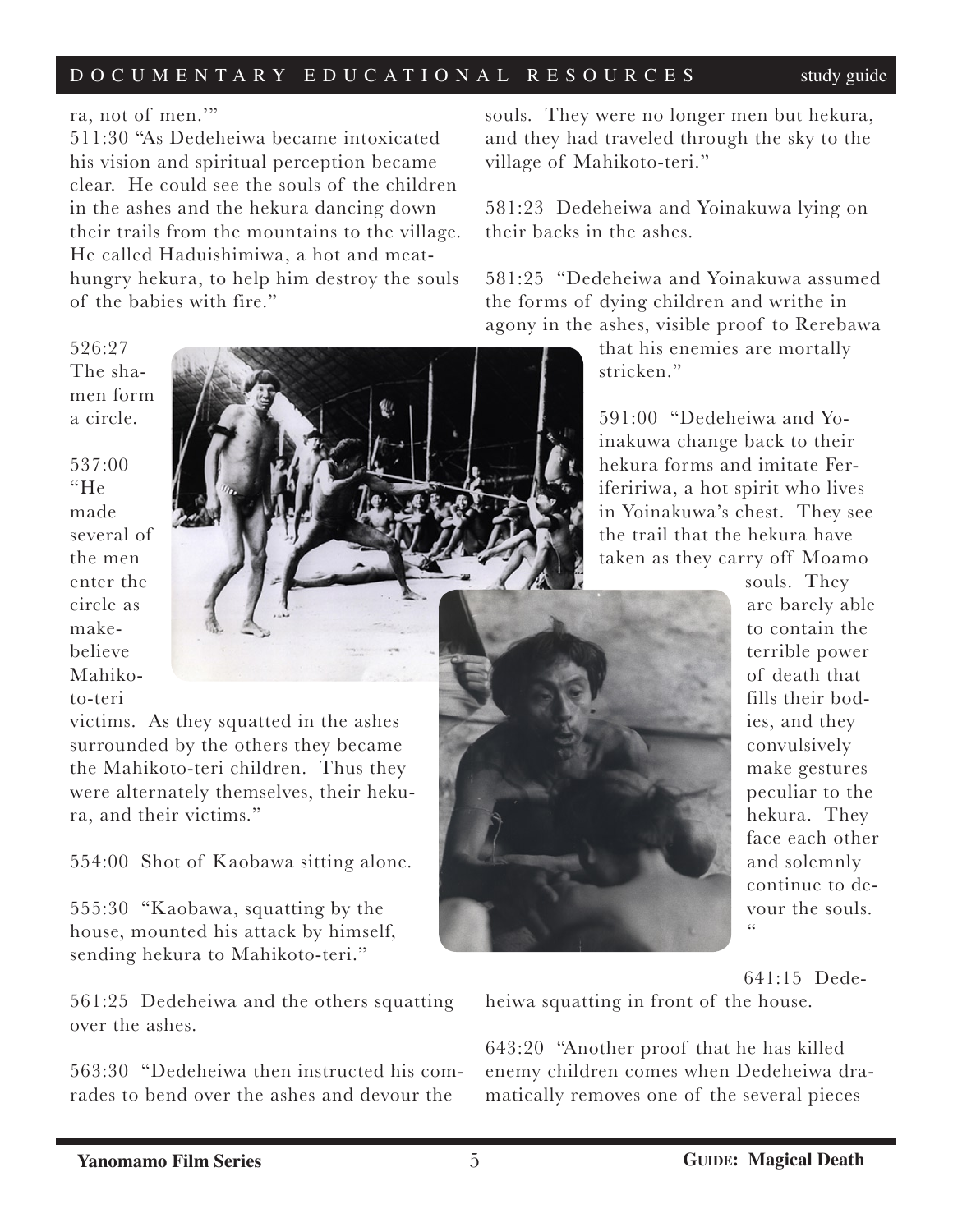of cotton string from his throat. The string represents the body-fat of the dead children, and Dedeheiwa displays it to show that he was physically in the distant village and has brought home evidence. He had difficulty coughing up the other strings and abandons his attempt. In his excitement he apparently swallowed them."

666:30 The shamen excitedly gather around Dedeheiwa, holding him up, protecting him from harm.

669:20 "The drama is unexpectedly interrupted with a tragedy. A shaman in an enemy village sent one of his hekura against Dedeheiwa. The hekura hid behind a post, and when Dedeheiwa walked by the hekura imbedded a magical hook deep into his leg. Dedeheiwa screamed that his house was falling down, meaning that he was dying."

711:00 "As he falls unconscious, his sonin-law Moawa cries out that he will avenge him. Then Moawa diagnoses the attack as a magical hook and with the help of others sets about to remove it from Dedeheiwa's leg. They are successful and overjoyed and prance happily around Dedeheiwa to reassure themselves that he is recovering."

740:35 "The drama then slows down, for most of the shaman are tired. Moawa, inspired by his success, continues to chant. Dedeheiwa retires for the day. He is physically and emotionally exhausted. He ties a piece of bark around his head to relieve the throbbing caused by the drug and his constant chanting."

768:10 The next day they take drugs again and resume their attack on the children of Mahikoto-teri. They are somewhat disor-

ganized at first until Dedeheiwa tells them that the souls are to be found immediately in front of the house. Today they will finish devouring the souls of children and then attempt to attack older men in Mahikototeri. Dedeheiwa commands one of his most powerful hekura, Hedushisiwiwa, to go into Moawa's chest and serve him. Moawa can hardly contain this spirit and thrashes wildly on the ground, beating his chest. Dedeheiwa brings the shaman together and commands them to devour the souls. They pick them up with their fingers and suck them into their mouth. The body-fat of the victim is considered to be filthy and supernaturally dangerous, so they are careful to lick it all off their fingers lest they contaminate themselves and later become sick."

842:00 "They carry the remaining souls away to devour them elsewhere and Dedeheiwa carefully inspects the spot to make sure that none have escaped."

854:00 "Dedeheiwa then organizes the shaman for the attack on an unnamed youth in Mahikoto-teri. "

874:10 "He pretends to be his victim and dodges the hekura who have begun to attack him. He walks around the periphery of the village and talks with the women of Mahikoto-teri. He is angry that they use his name in public and criticize him for believing that the hekura tell the truth. He tells his mother that he is leaving the village and will not come home until dark. He sits on the ground, unaware that the waiting men, who are hekura, are about to attack him and kill him with their magical weapons. As his victim's soul, he approaches the waiting hekura who wave their weapcns menacingly at him. They attack him mercilessly and vio-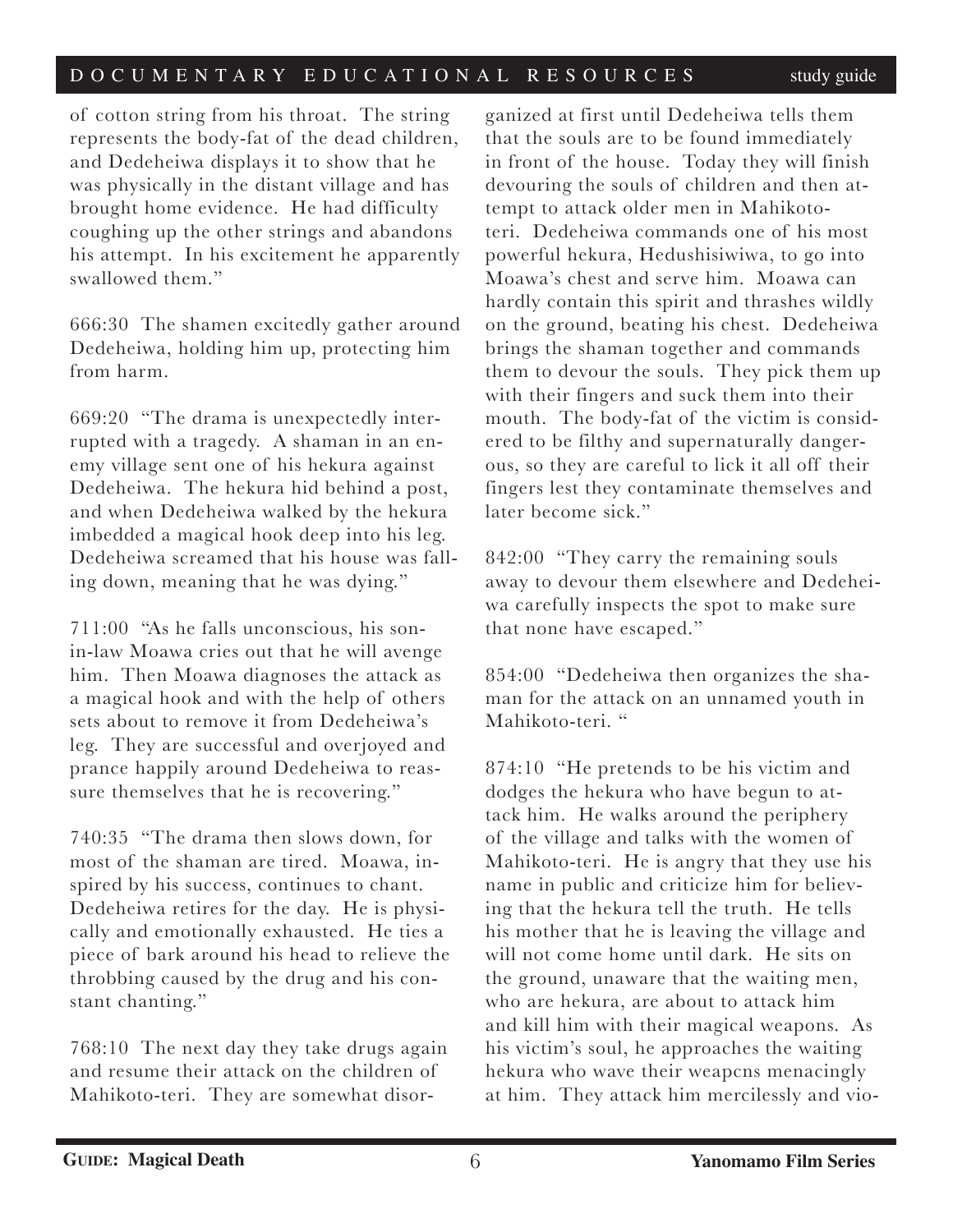lently, screaming loudly as they try to pierce the soul."

950:00 "Despite their attempts they are unsuccessful. Dedeheiwa tells them that the soul has escaped to the other side of the village and he leads them in formation to that spot. This time they are successful in destroying the soul. Dedeheiwa leads them back to tell Rerebawa that one of his enemies is now dead."

990:20 Shot of warriors who have arrived in full dress for a feast.

992:10 "Three weeks after this incident some of the men from Dedeheiwa's group arrived at Bisaasi-teri to feast with Kaobawa's people. They discussed old grievances and decided to become friends again. While they were there, many of the visiting men agreed to help Kaobawa raid an en-



emy village to the east. Their participation in the raid strengthened the new friendship."

1000:20 Hosts escort individual guests to their hammocks.

1004:10 Freeze frame of Dedeheiwa.

"Dedeheiwa did not go on the raid for he is too old to be effective with mortal weapons. Now, when the younger men go on raids, he remains at home and kills his enemies with

his hekura and prevents them from killing members of his village. His task is constant, day and night, week after week, and thus his responsibilities are great."

## **Discussion**

Mishimishimabowei-teri has almost 250 people. There are four headmen: two of the most prominent are Moawa, a fierce political leader, and Dedeheiwa, a renowned shaman, old but respected for his spiritual powers,

who has cured many patients in nearby villages as well as his own. In the past, when the village has fissioned, these two have always stayed together, retaining a large following. It may be because of their influence that Mishimishimaboweiteri was one of the largest villages studied.

Moawa is young for a leader; in fact, he is the son-in-law of Dedeheiwa. The

two have very different personalities. Moawa is forceful and aggressive, even dictatorial, in his ways and has a reputation as a great warrior. It is in his aggressiveness that lies his strength and ability to stabilize the village. Dedeheiwa, on the other hand, has perhaps mellowed with age, but he is known for being magnanimous, wise, and munificent. He is the humanist, and relies on his skill as a shaman to show his leadership. This demonstrates how there are various ways in which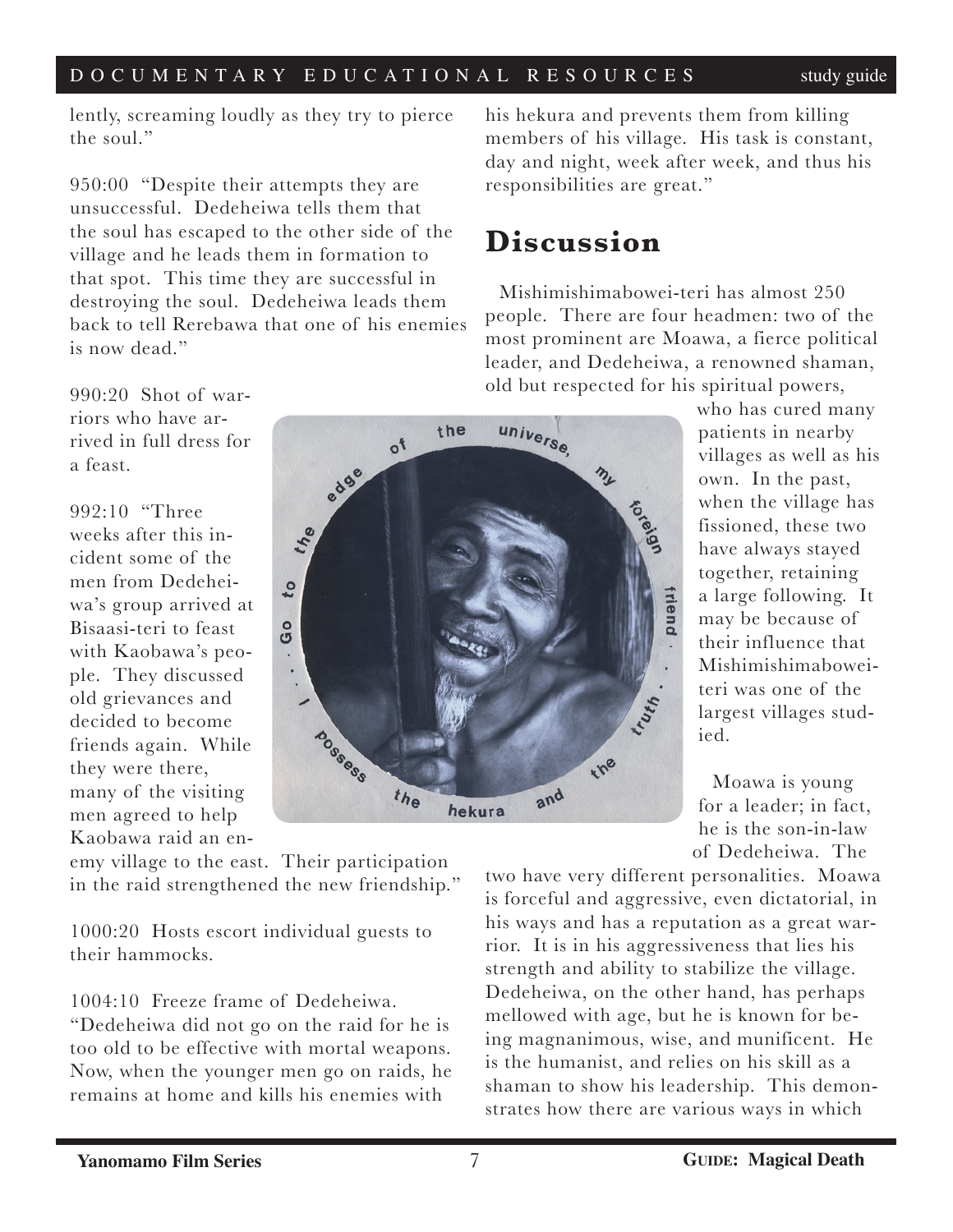one may rise to the position of headman: by being a fierce warrior, a great hunter or, as in Dedeheiwa's case, a successful shaman. Particularly valued is one's skill in arbitration and one's ability to keep a cool head in moments of social crisis.

All males in Yanomamo villages are eligible to become shamen. Candidates experience a short period of fasting, during which they take drugs, are obliged to remain chaste, and

"In order to cure members of their village or defend members of their group from the spiritual attacks of others, they must form a symbiotic relationship with the hekura. The only way they can do this is by taking the drug."

hekura are humanoid spirits that dwell on rocks and mountains. The explanation for the existence of the hekura is found in Yanomamo cosmology and mythology. When the cosmos originated it was inhabited by the first beings whose activities were the origin

> of the Yanomamo, the hekura, and the world they live in. When these first beings died, they became spirits. When a shaman takes drugs and chants, he often chants parts of myths that recount the adventures of the first beings.

The duties of the shamen, therefore, are to cure the sick in the village (those attacked by hekura), to ask their personal hekura to prevent any future harm to villagers, and to work magic in return against their enemies. The Yanomamo do not

stay in a stupor most of the time; at the end of this they are free to practice their skill whenever they want. Not everyone becomes a shaman although most eventually do. As it is necessary to provide meat for the family, it is equally important to be able to cure the members when they are sick. A man is being socially responsible by being a shaman.

In Yanomamo spiritual beliefs, there is no such thing as "natural" death. Death of this type can only be due to the malevolence and vengeance of their enemies, who have sent "hekura" spirits, tiny demons that can be commanded by shamans to kill people. The



use medicine made from plants and animals to treat illness. As illness is magical, it is up to the shamen to work supernatural cures.

A shaman

has no power except through his hekura, and he can call them and see them only when he is under the influence of one of the hallucinogenic drugs the Yanomamo make use of. The amount of the drug taken depends on the individual shaman. Some achieve their high on only a pinch inhaled through the fin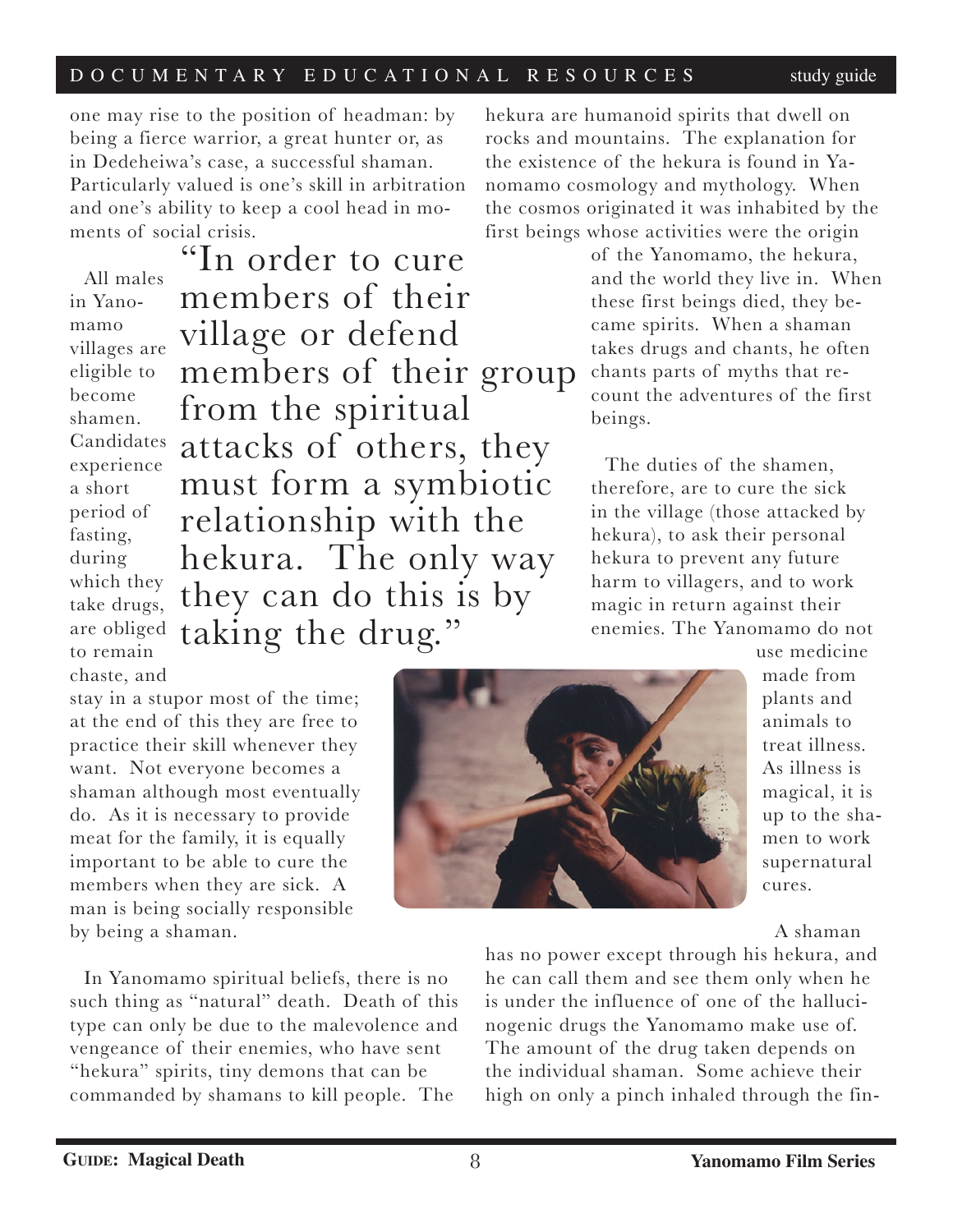gers; most have it blown up their nostrils by means of a 3-foot bamboo tube. Sometimes double doses are taken, one tube in each nostril. The "high" lasts about one hour and can be regenerated.

"Ebene" is the Yanomamo term for their prepared snuffs. The drug has many sources in a wide variety of wild and domestic plants. Ebene varies in composition; bark, seeds, leaves and resin may go into the mixture, and even other previously-prepared ebene powders may be used. Whatever is at hand may be used -- there may be four or five different hallucinogens in the ebene. The bark of the "yakoana" tree is a major source, as well as the bark ash of the "ama" tree. The seeds of the "hisioma," which is often domesticated, provide the strongest ebene. In preparation, the ebene is mixed with ashes and saliva by rubbing between the hands, then dried, and ground to form a brownish-green powder. The normal reaction upon inhalation of the drug is vomiting, nose running with greenish mucus, and a general intoxicated appearance lasting about ten minutes. Ebene does not seem to be habit-forming. Shamen commonly abstain for weeks without problem. It should be clear that the Yanomamo take drugs for purely social purposes. In order to cure members of their village or defend members of their group from the spiritual attacks of others, they must form a symbiotic relationship with the hekura. The only way they can do this is by taking the drug.

The paint that the shamen use is made with a base of bixa orellana, which comes from the fruit of a small tree. It might be noted that it is normal for an especially powerful shaman, such as Dedeheiwa, to direct the hekura of others. If there is need, shamen will at times chant and cure all through the

night.

Magical Death is an example of the first incipient stage of alliance-formation between two villages. The relationship between any two villages is usually hostile unless they are closely related or have made some mutual effort to establish an alliance. Alliance formation begins with visiting and trading between individual members of the two villages. If the alliance progresses, one village will invite the other to a feast. At a feast, trading continues on a larger scale, and there is an obligation on the part of the visitors to reciprocate by inviting the hosts to a feast at their village. After a while, if the alliance is successful, the two villages may even exchange women. This exchange creates the deepest form of mutual obligation. At this point one village may even move to the other village in times of trouble and expect their hosts to feed them. In the film, the two villages are at the initial stage of alliance formation; they are entering into exchanges which will be reciprocated and thereby create a political bond. Only in this case, the members of the two villages are not exchanging goods but magical services.

# **Making of the Film**

Magical Death is a significant film not only because it captures and articulates an 'anthropological event', but also because of the manner in which it was made. The film was made in February 1970 and February 1971 by Dr. Napoleon Chagnon. Chagnon first lived with the Yanomamo in 1964. During that time he "realized the importance of taking film on selected aspects of Yanomamo culture," and to do so he borrowed a movie camera. However, his first efforts at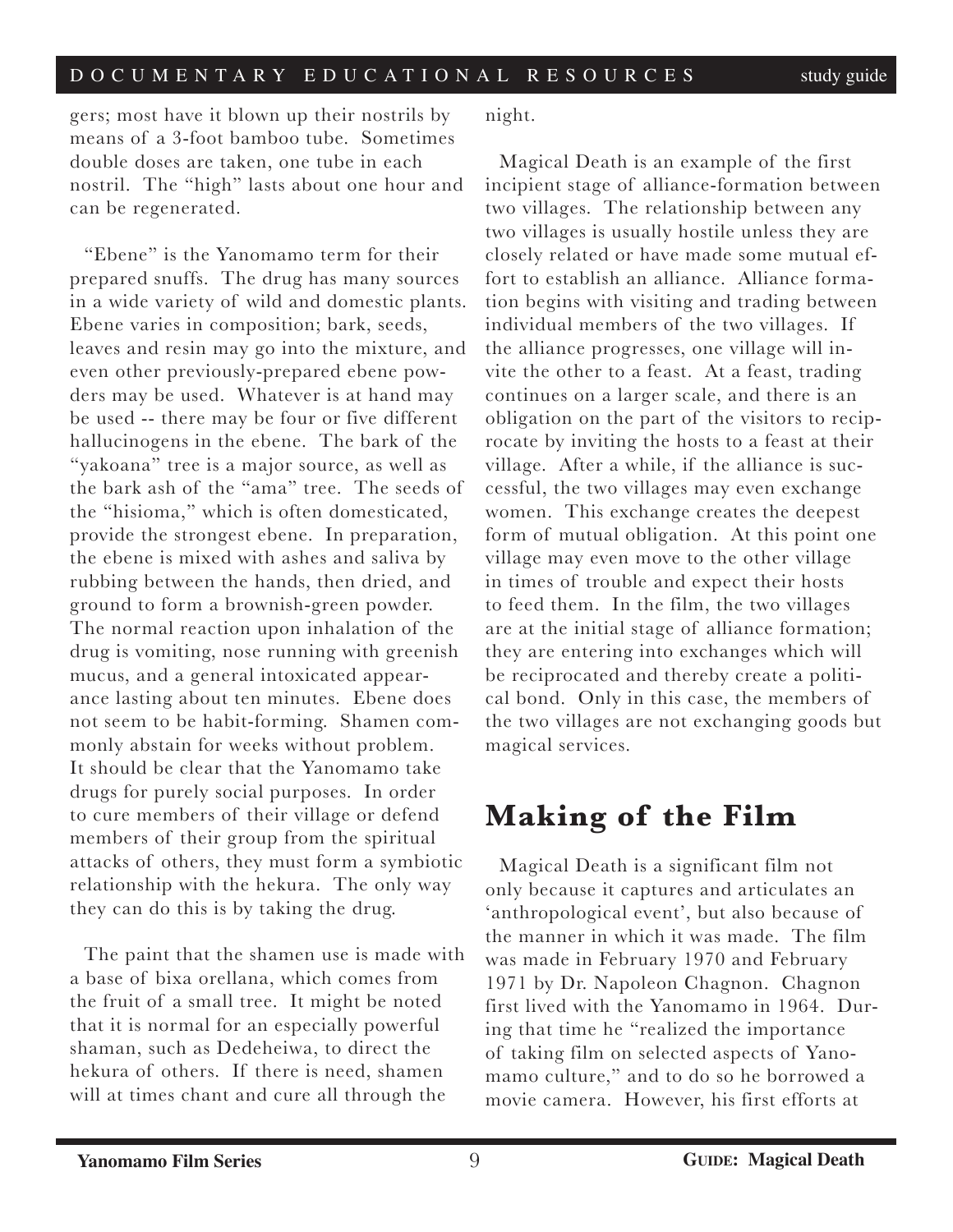filmmaking were, in his words, "crude and undisciplined" and he realized that to effectively film the Yanomamo he would have to collaborate with an ethnographic filmmaker. In 1968 he teamed up with Timothy Asch and together they made the films *The Feast* and *Yanomamo: A Multidisciplinary Study*. This collaboration proved successful and they decided to return to the Yanomamo in 1971 to do a more in-depth film study. In the interim Chagnon continued to bring a camera with him on his yearly field trips to the Yanomamo and, in 1970, filmed the two-day shamanistic drama which constitutes the second half of this film. (The introduction was filmed by Chagnon in 1971). Chagnon's method of filming uniquely combined filmmaking and field research. He not only filmed the shamen with his movie camera, but he also photographed them with both a Polaroid camera and a 35mm still camera. In addition, he placed his tape recorder on the ground near the shamen. In the evening, Chagnon would go over the tape and the Polaroid photos with the shamen and they would explain to him what they had been doing during the event. Chagnon then used this information as a guide for further filming and editing. This approach of course requires an intimate knowledge of another culture and, for that reason, Magical Death stands as an example of the type of film that could be made by other anthropologists with minimal training in filmmaking.

### mamo. Holt, Rinehart & Winston, NY, 1974.

\_\_\_\_\_\_\_\_\_. "The Culture-Ecology of Shifting (Pioneering) Cultivation Among the Yanomamo Indians," in Ecology in Anthropological and Ethnological Sciences: Man-Culture-Habitat Relationship. VIII International Congress of Anthropological and Ethnological Sciences, Tokyo, 1968.

\_\_\_\_\_\_\_\_\_. Yanomamo: The Fierce People. Holt, Rinehart & Winston, NY, 1968.

Chagnon, Napolean A. "Yanomamo Social Organization and Warfare." In War: The Anthropology of Armed Conflict and Aggression, Morton Fried, Marvin Harris and Robert Murphy (eds), Natural History Press, New York, 1968.

Chagnon, Le Quesne and Cook. "Yanomamo Hallucinogens: Anthropological, Botanical and Chemical Findings," In Current Anthropology, Vol. 12, No. 1, Feb. 1971.

Mauss, Marcel. The Gift. W.W. Norton and Co., New York, 1967.

Neel, James V. "Lessons from a 'Primitive' People." In Science, Vol. 170, November 20, 1970, pp. 815-822.

# **Bibliography**

Biocca, Ettore. Yanoama. E.P. Dutton, New York, 1970.

Chagnon, Napoleon A. Studying the Yana-